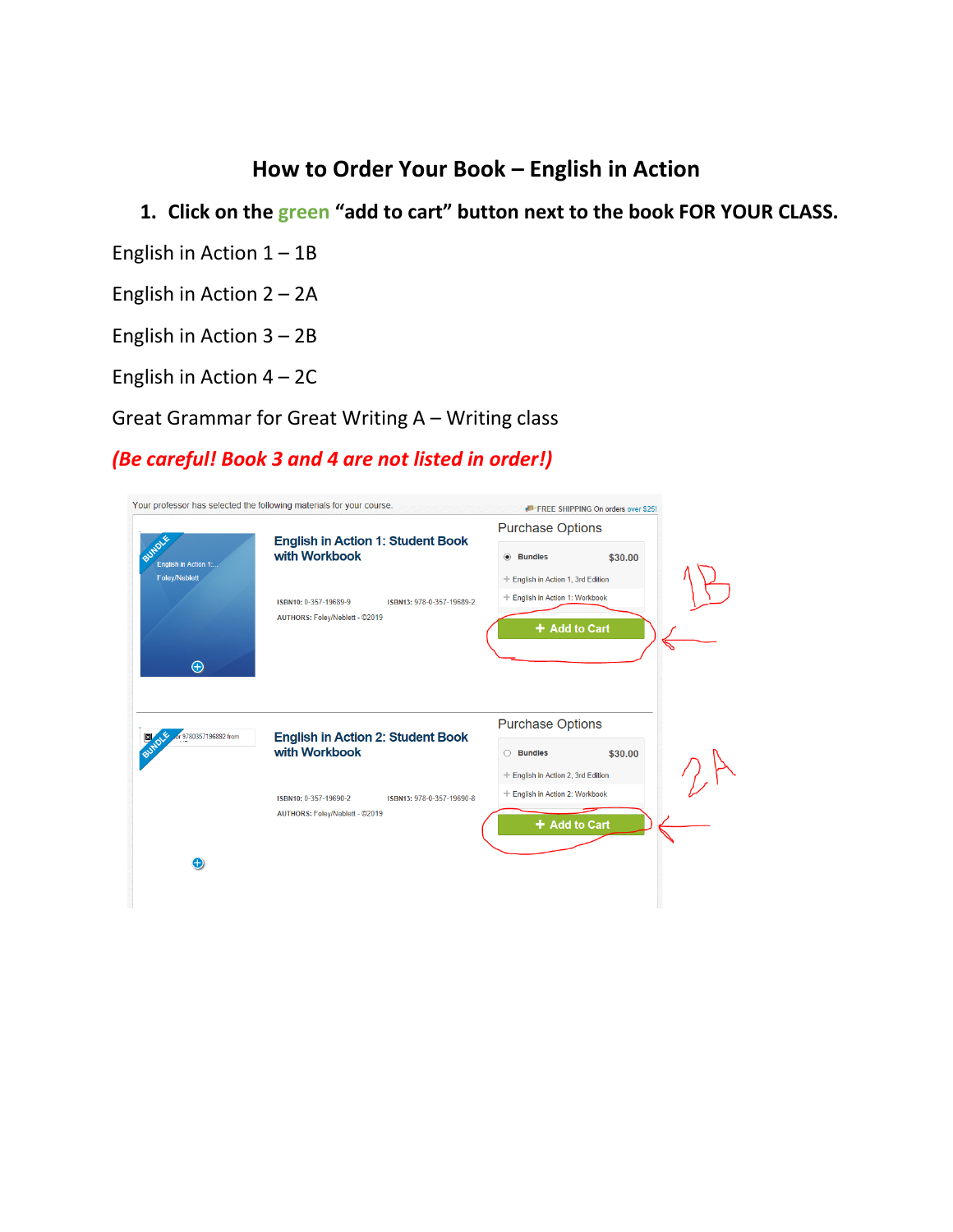



#### **Grammar for Great Writing A, 1st Edition**

ISBN10: 1-337-11583-5 ISBN13: 978-1-337-11583-4 AUTHORS: Blass/Mitchell/Folse - @2018

Grammar for Great Writing is a three-book series that focuses on the key grammatical and lexical elements learners need to become more powerful academic writers. Ideal for the grammar component of a writing and grammar class, Grammar for Great Writing may be used as a companion to the Great Writing series or in conjunction with any academic writing series.

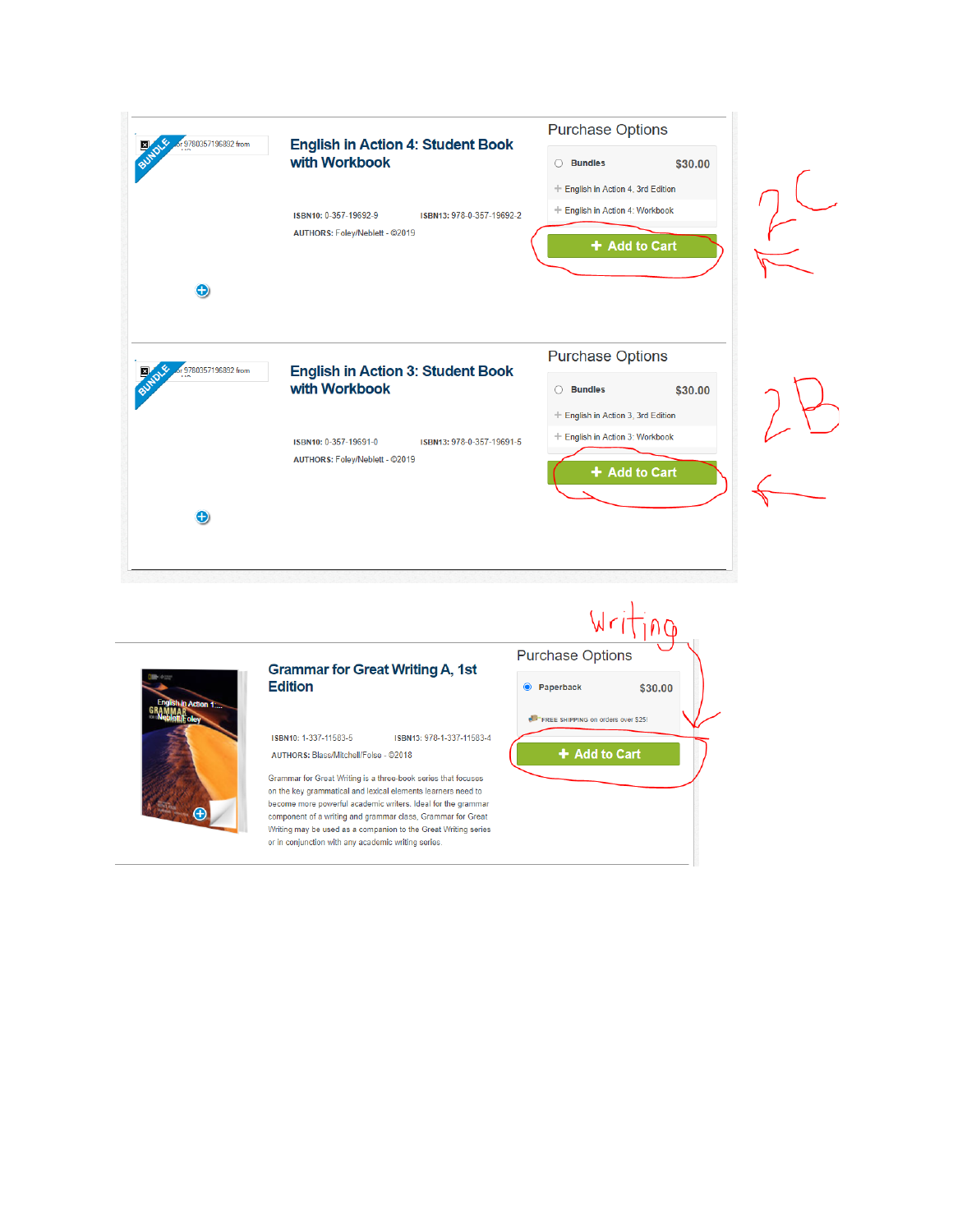### **2. Click the orange "view cart" button**



**3. Click on the orange "Start Secure Checkout" button**

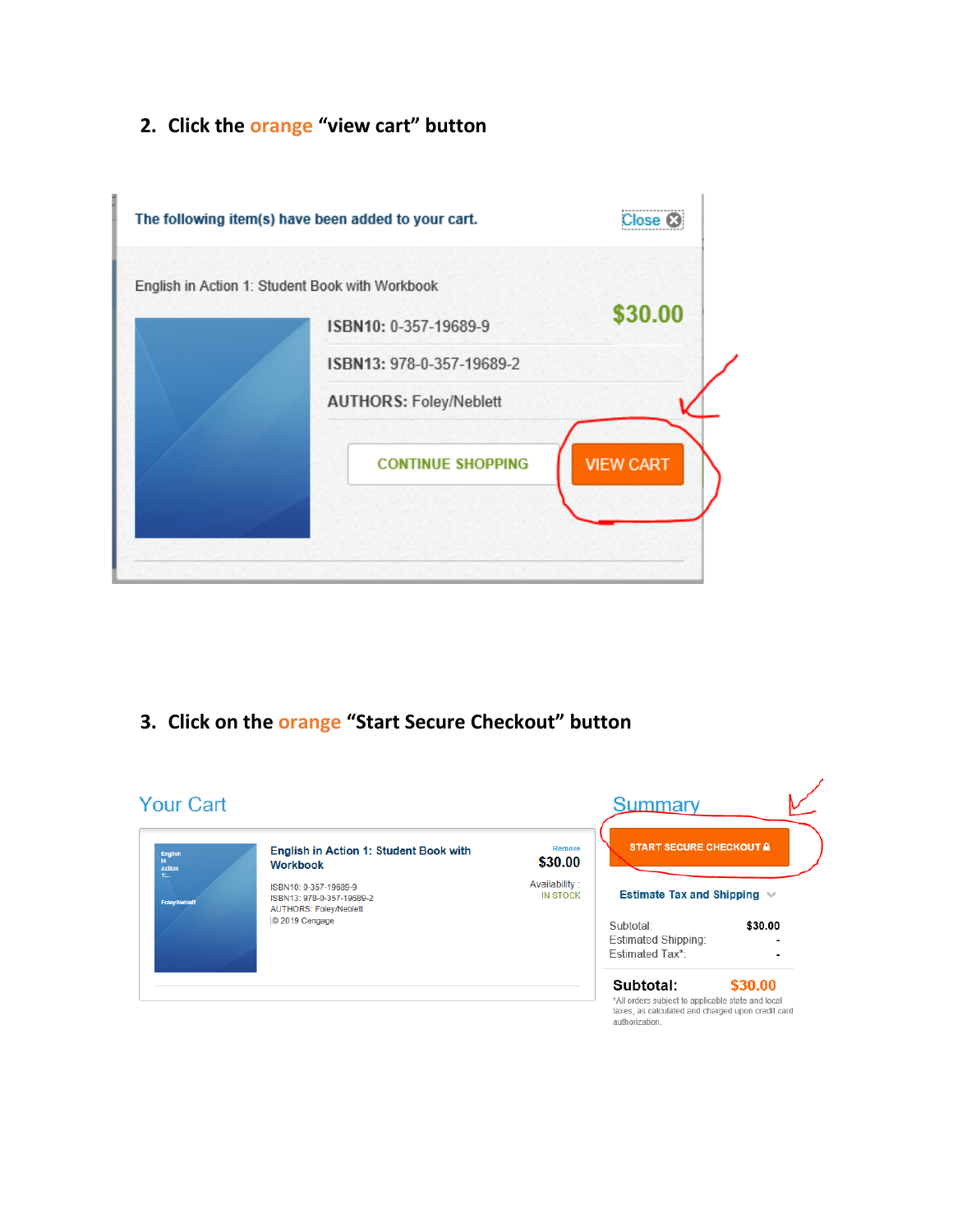### **4. Type your email address into the box (1) Click the yellow "Create an account" button (2)**

| MINDTAP   WEBASSIGN   OPENNOW   SAM   CNOW <sup>12</sup>   OWL <sup>12</sup>                                                          | <b>CENGAGE</b>                                                                                   |
|---------------------------------------------------------------------------------------------------------------------------------------|--------------------------------------------------------------------------------------------------|
| New Students - Create an account                                                                                                      | Returning Students - Sign in<br><b>Email Address</b><br>ы                                        |
| <b>Email Address</b><br>▽<br><b>Create an account</b>                                                                                 | Forgot?<br>$a_{\epsilon}$<br>Password<br>By signing in, you agree to our Terms of Use<br>Sign in |
| Register your product<br>Enter your Courselink, Access Code or Course Key<br>Enter Course Link, Access Code or Course Key<br>Register | What is this?                                                                                    |

### **5. Complete this form (1) (red box with a 1 next to it)**

Type in your information (name & email address). Create a password (type in both password boxes). For "Time Zone" – find "Eastern US & Canada". Birth year – what year were you born?

Select a question – this is a security question. Pick a question you know how to answer and write the answer in the "Security Answer" box. For example, "What is your mother's maiden name?" – Which means, what was your mom's last name before she got married? You would type that last name in the box.



**Then, Click the yellow "Create Account" button (3)** *(The picture is on the next page)*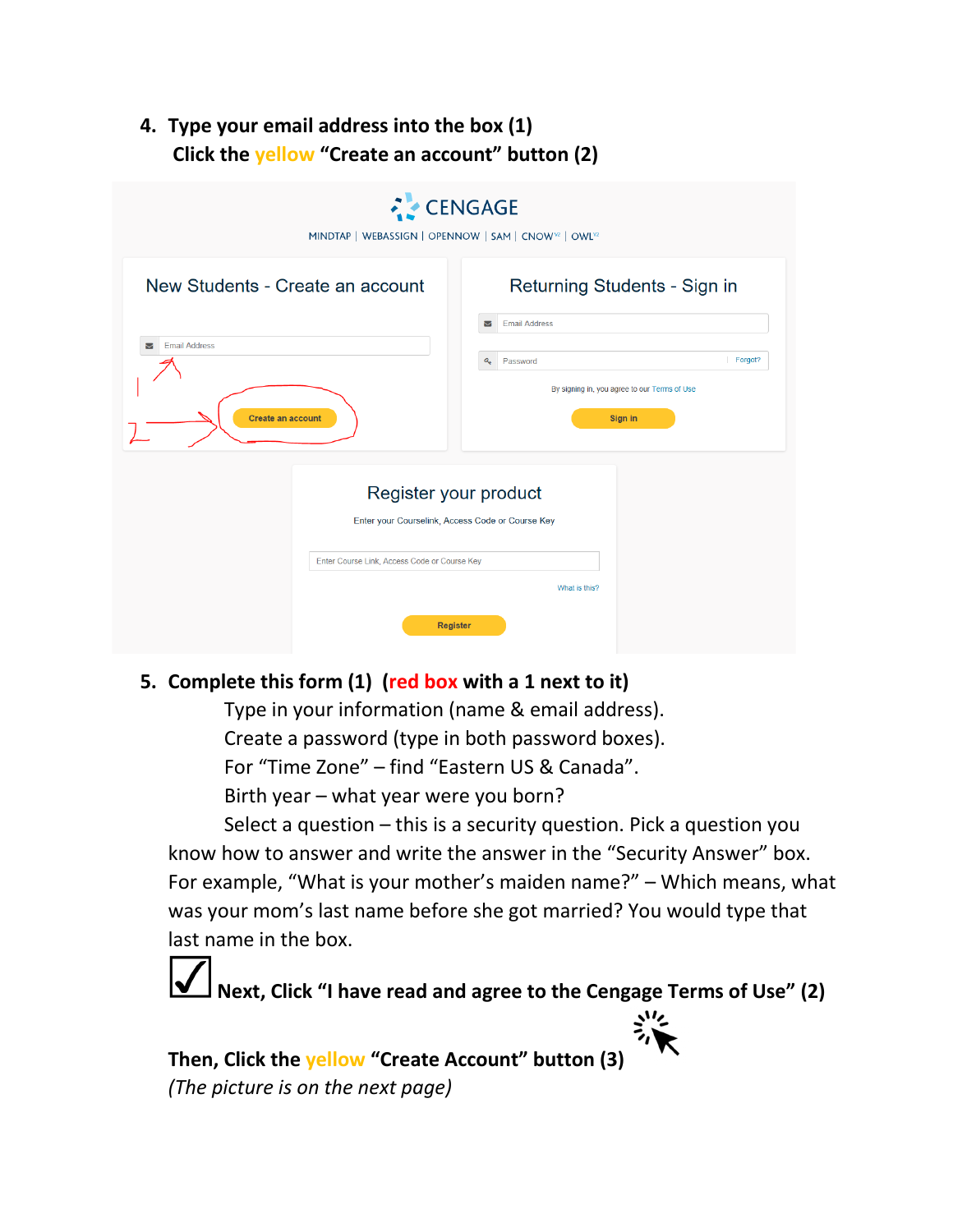| ≗ | <b>First Name</b>                                                                           | <b>Last Name</b> |  |
|---|---------------------------------------------------------------------------------------------|------------------|--|
| Σ |                                                                                             |                  |  |
| Q | Password                                                                                    | Confirm Password |  |
| 0 | Select your Time Zone                                                                       |                  |  |
| 論 | <b>Birth Year</b>                                                                           |                  |  |
| Α | Select a Question                                                                           |                  |  |
|   | <b>Security Answer</b>                                                                      |                  |  |
| ⊢ | I have read and agree to the Cengage Terms of Use and Privacy Statement                     |                  |  |
|   | Yes! I want to be the first to hear about exclusive promotions and content<br>from Cengage. |                  |  |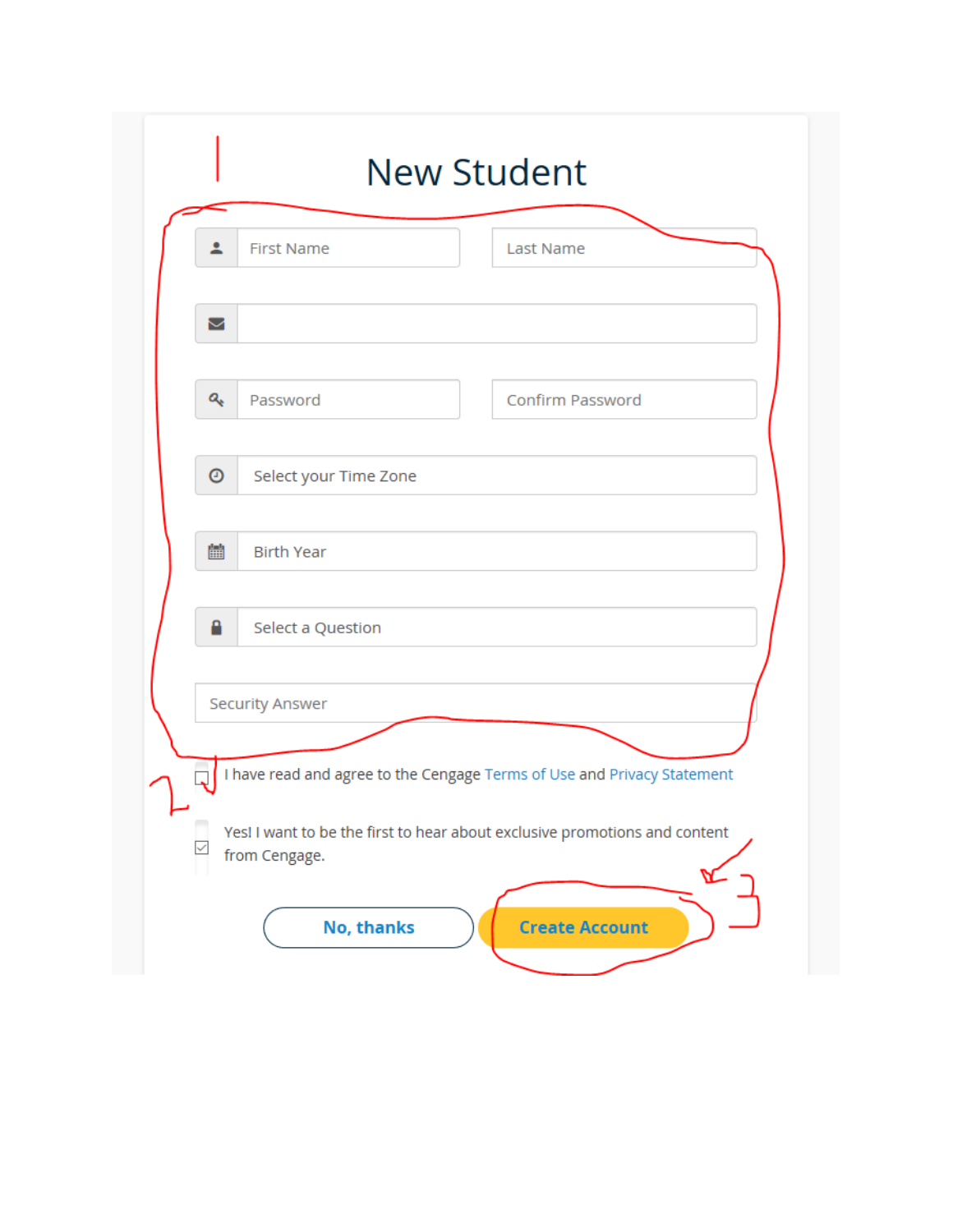**6. Select "United States" for Country.** 

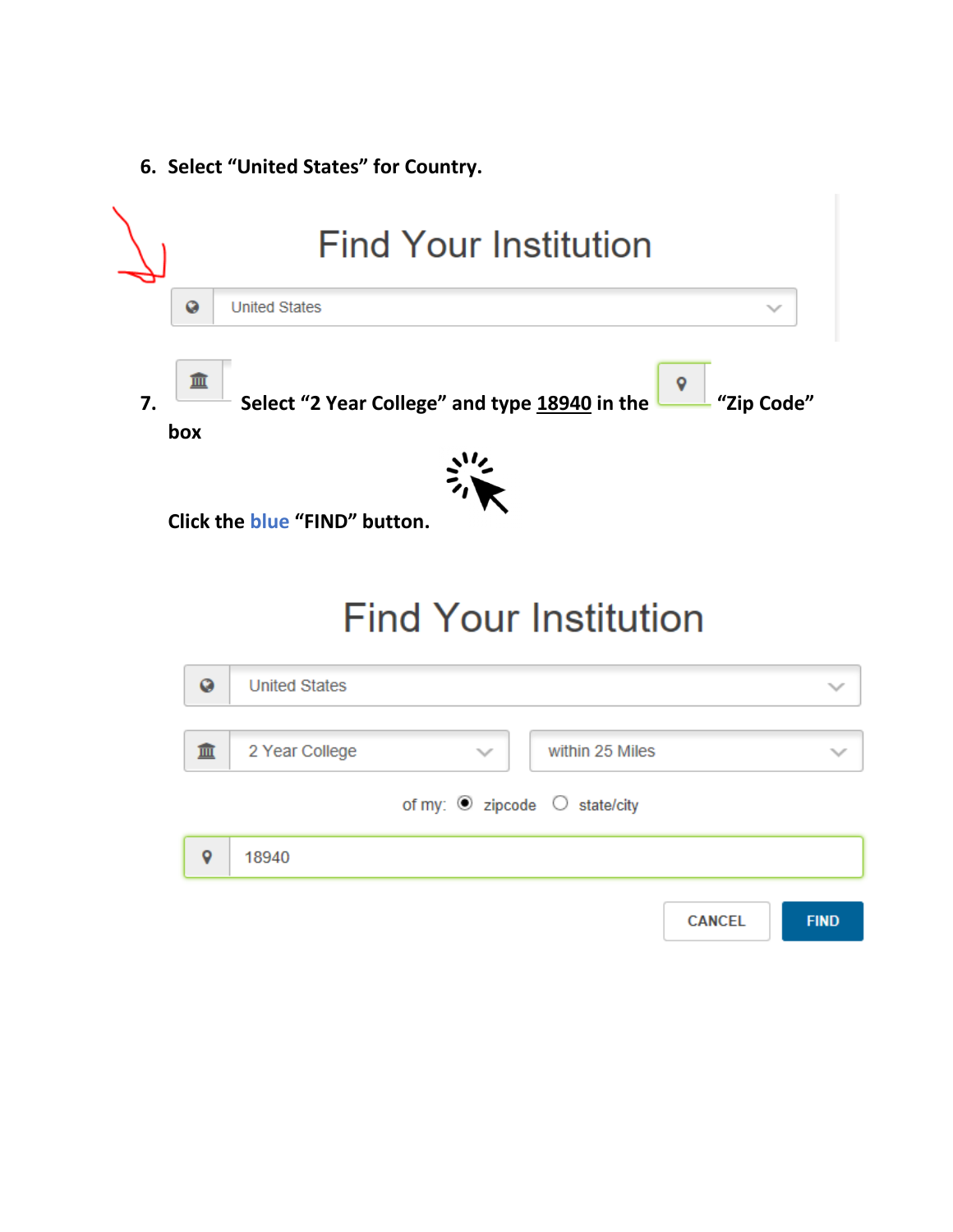

8. Click "Bucks County CC"

# **Select Your Institution**

14 Institutions were found in your search of 2 Year College within 25 miles of 18940. Select your institution from the list below, then click Continue.



- **BURLINGTON COUNTY COLL** О WILLINGBORO, NJ - US
- **CC OF PHILADELPHIA** O PHILADELPHIA, PA - US
- **CC OF PHILADELPHIA**  $\circ$ PHILADELPHIA, PA - US
- **HARCUM JUNIOR COLLEGE** O BRYN MAWR, PA - US
- **MANOR COLLEGE** O **JENKINTOWN, PA - US**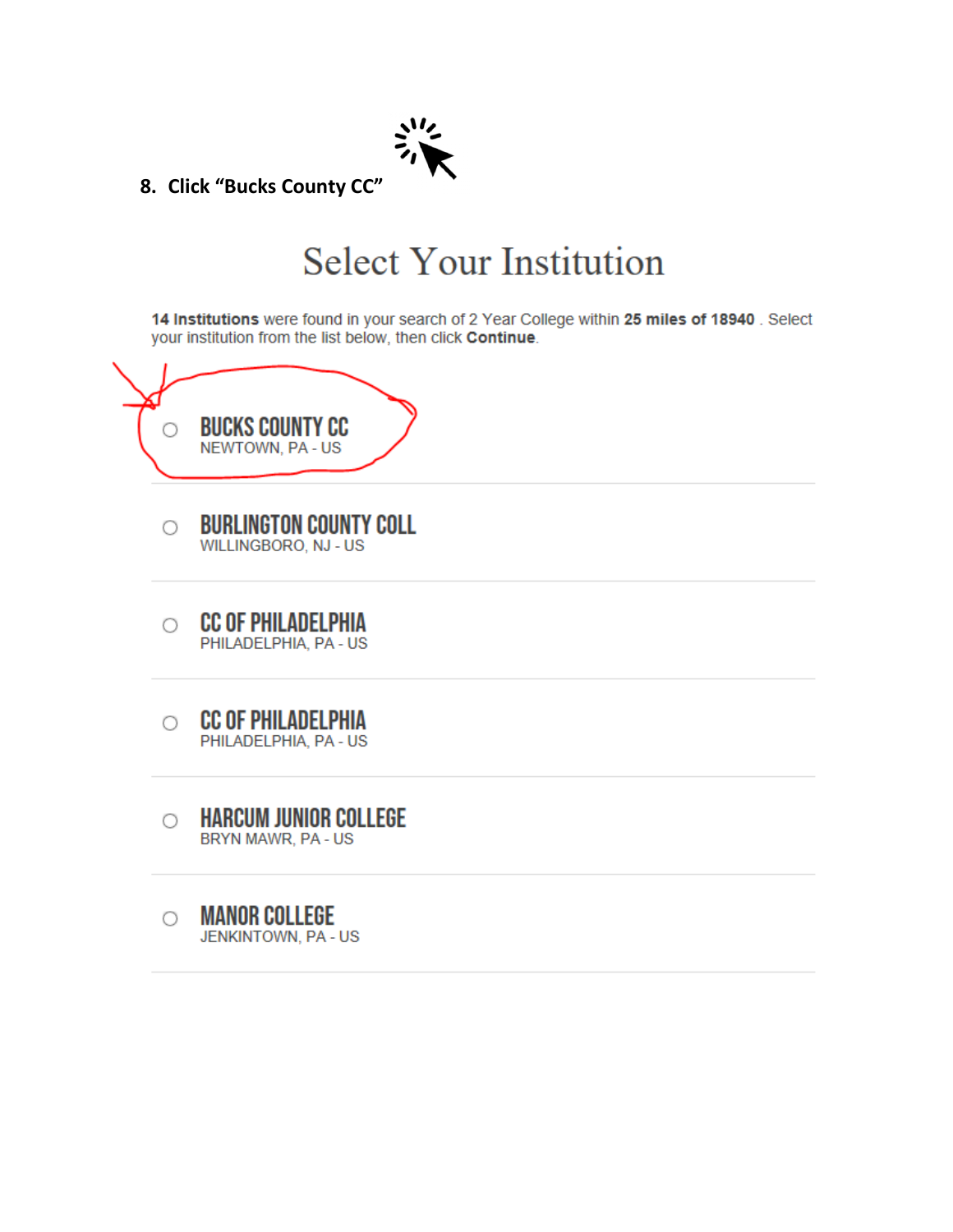# **9. Type in your address.**



# **Click the blue "NEXT, CHOOSE SHIPPING" button.**

| <b>First Name</b>       | <b>Last Name</b>                                             |
|-------------------------|--------------------------------------------------------------|
| Address <sub>1</sub>    |                                                              |
| Address 2(Optional)     |                                                              |
| City                    | <b>United States</b>                                         |
| Alabama                 | Zipcode                                                      |
| <b>SHIPPING ADDRESS</b> | $\vee$ My shipping address is the same as my billing address |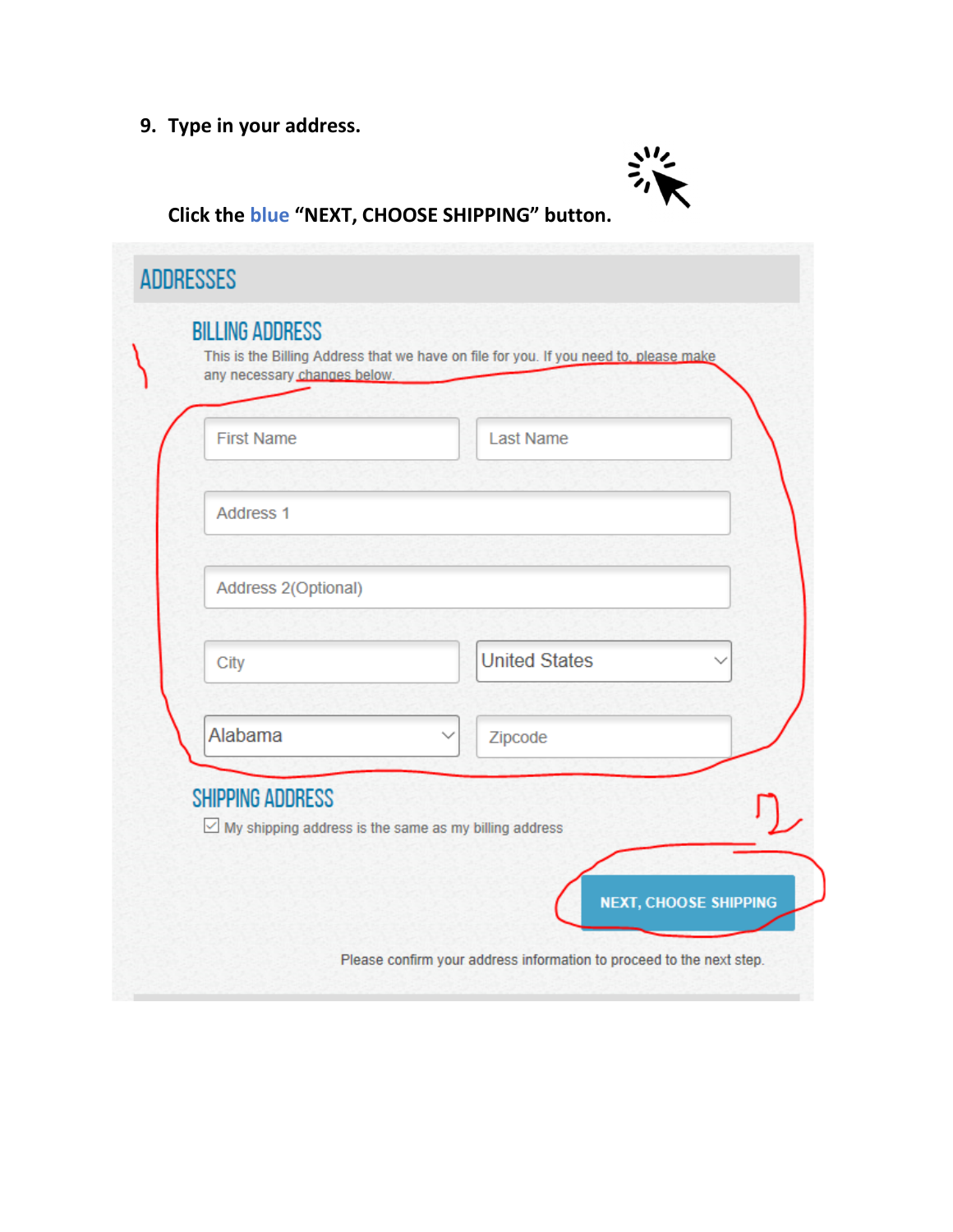

### **10.Click the blue "NEXT, CHOOSE PAYMENT" button**

Your order will ship within 2 business days. Deliveries will only be made Monday-Friday.

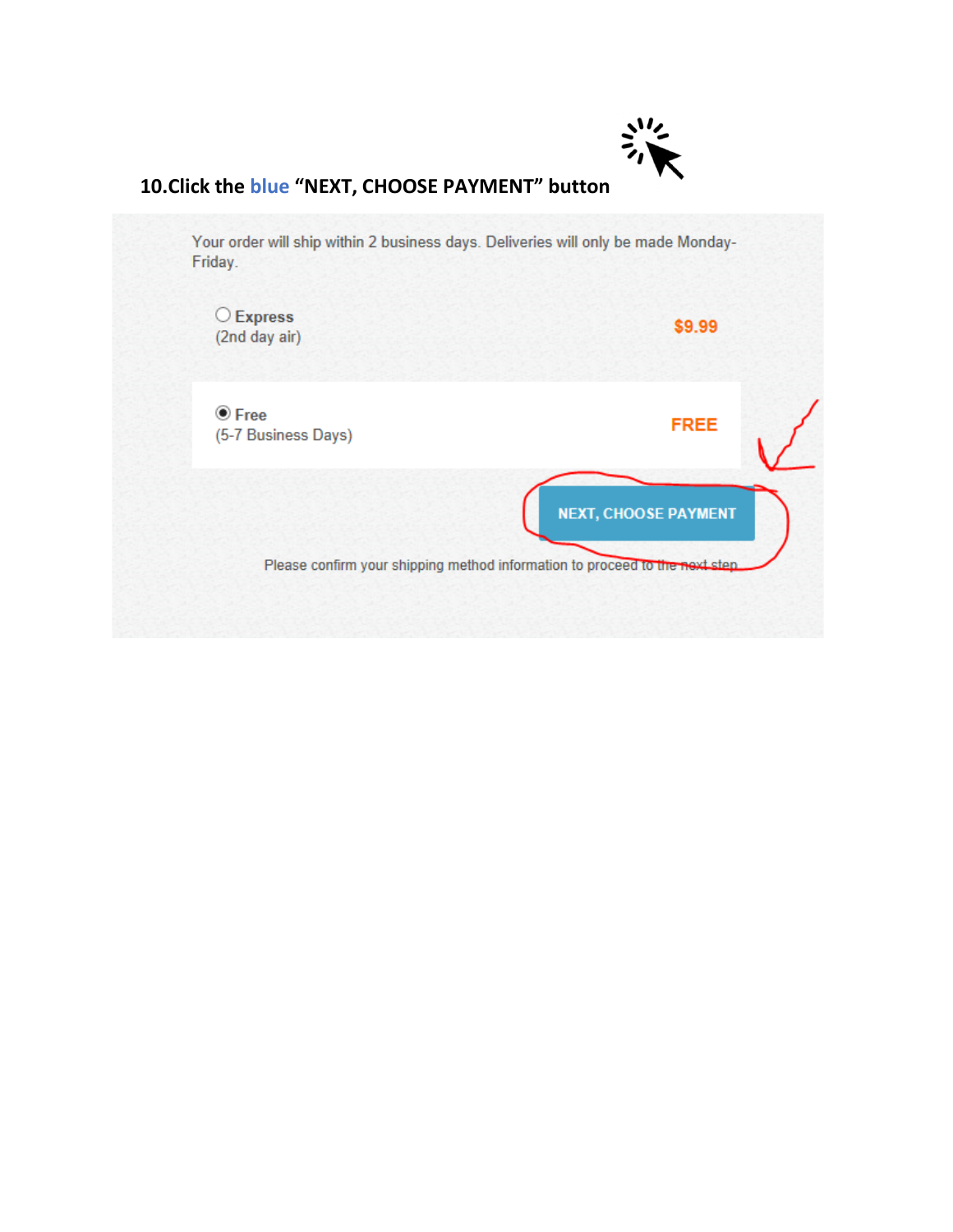

# **11.Type in your credit card information.**

| <b>◎ Credit Card</b>      | PayPal<br>$\circ$                     |                           |               |
|---------------------------|---------------------------------------|---------------------------|---------------|
| We Accept<br>Æ            | <b>DISCOVER</b><br>MERCHAN<br>ISTERNI |                           |               |
| <b>Credit Card Number</b> |                                       |                           | $\frac{1}{m}$ |
| April                     | $\checkmark$                          | 2020                      |               |
| Security Code             |                                       | Where's my security code? | =⊝            |